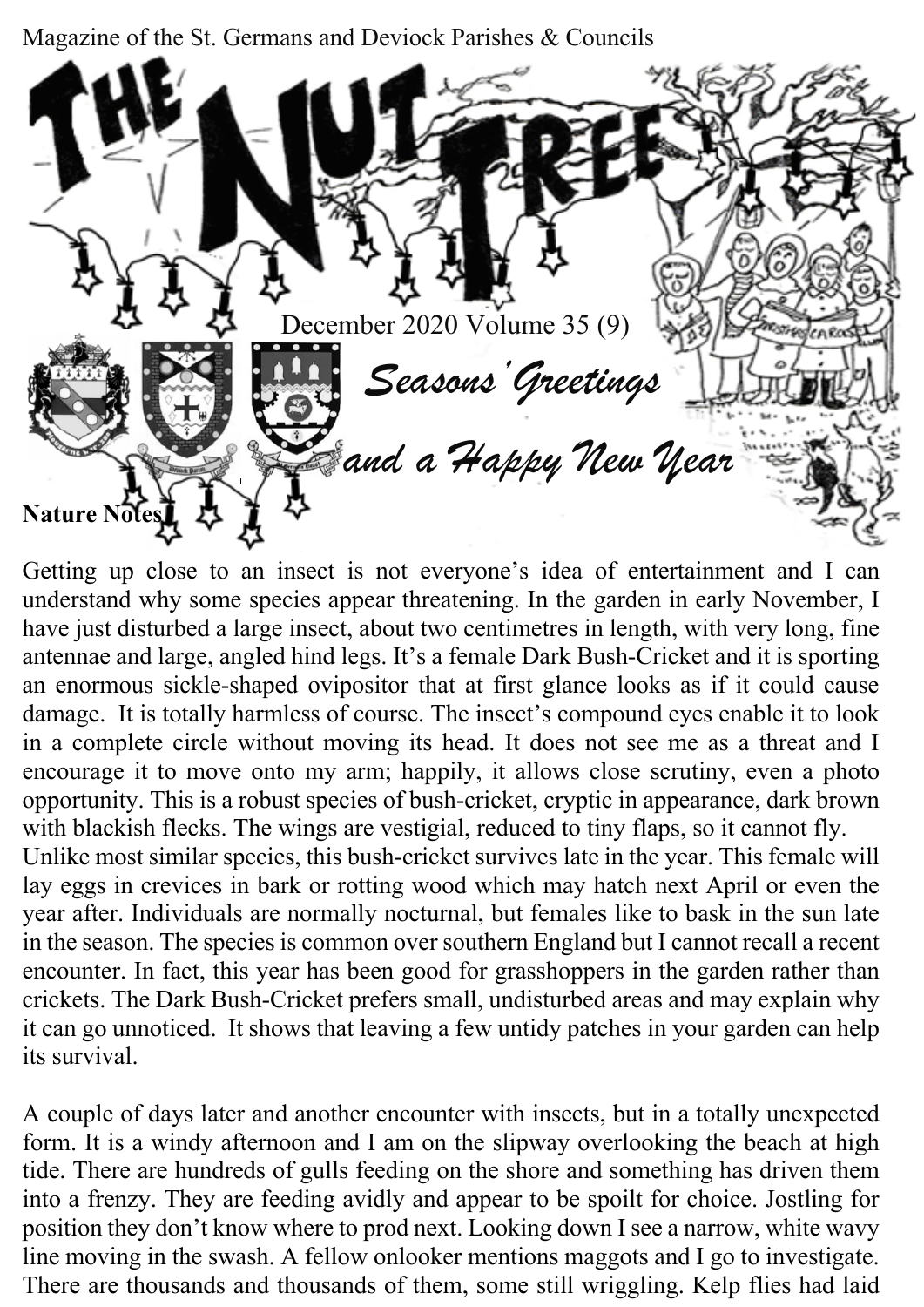eggs in the rotting seaweed a while ago and this is the result. Black-headed and Herring Gulls are the two main species making the most of the bounty. I give up after counting 800, but careful scrutiny reveals other species - the Mediterranean Gull, no longer confined to the eponymous sea, and the Common Gull, a winter visitor and not at all common.

The gulls are so intent on feeding that they are reluctant to move. As I walk along the beach, large numbers eventually fill the air, move a short distance and resume feeding. They have no trouble avoiding the breaking waves too. One gull carries a ring on each leg and the larger ring contains a code. Frustratingly, the gull does not remain still long enough for me to read the code accurately, even with binoculars. The ring will help to reveal the gull's origins and I would love to know its history, but I have to miss out this time. The amazing spectacle of maggots and gulls will have to suffice. *Alan Payne*

## **News from County Hall – Cllr Jesse Foot**

As Cornwall, the UK, and the world at large head into the darkest winter of modern times with tougher but often inconsistent pandemic restrictions, economic stability wavering, political leadership floundering, personal isolation increasing, and mental health decreasing, I ask myself is there a light at the end of this long dark tunnel? I say a resounding, Yes! - there is light at the end of the tunnel. But what is that light anyway? Is it the light of a mass-vaccination program? Is it the ubiquitous glow of our televisions, computers, and smartphones leading us into an ever more disconnected but constantly monitored world of harvested personal data, monetized by global corporations, and monitored by government? Is it the light of the Brexit train going to create economic havoc and division in British society and with our European neighbours?

Will the sparkling lights of a Black-Friday Christmas be enough to brighten the world enough to lift us out of this global nightmare? This year the winter solstice falls on Monday (I don't like Mondays), making it the shortest day for sunshine, and therefore the darkest day of the year – physically anyway. Starting on the  $22<sup>nd</sup>$  December, the days start to get physically brighter. Christmas speaks of a different kind of spiritual light coming into the world. Whether you believe in that spiritual Christmas light or not, the message of forgiveness, reconciliation, peace on earth, and goodwill towards men is one that I would like to encourage. We need physical, spiritual, emotional, and mental healing more than ever right now. We all need help sometimes, and we all would do well to help others if we are able. The council tries to help with many situations but doesn't have the resource to do it all. I don't know how you might need help at present, or if Cornwall Council is able to help, but please get in touch with me and I will at least listen and try to help or point you to someone who can. Hopefully, the day is fast approaching when we will say 'the light is getting brighter now' but each one of us must try to love one another to make it so. Nadelik Lowen - Happy Christmas. Contact Cllr Foot on 07449 372274 or jesse.foot@cornwallcouncillors.org.uk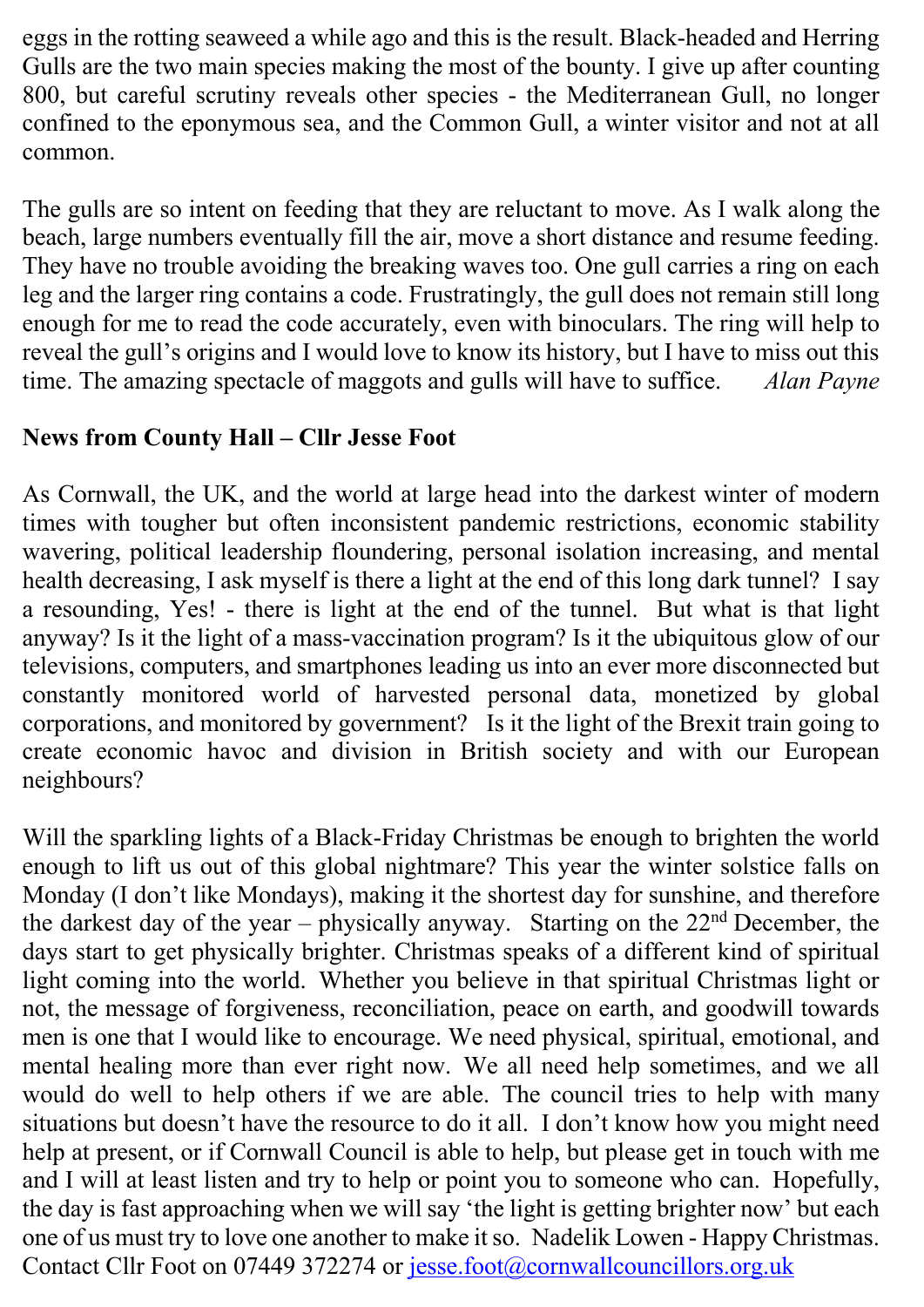### **St Germans Parish Council**

The Council now owns the disused phone box at the top of Quay Road, St Germans. One option which has been suggested is to use it as a book exchange. Please email our clerk if you have other ideas to put forward.

The Methodist Church is, we understand, planning to sell Bethany Methodist Chapel with attached hall. It has been a community hub for many years. The building itself is of mundic block construction, but stands in a large space with a lovely view, a small car park to the front and green space at the back. The Council has registered it as a community asset, which gives us the opportunity to offer to purchase the building and land for the community.

We need your views, please, as to whether you see this possible purchase as of benefit to our parish. A questionnaire is being prepared, but in the meantime please feel free to post or email your thoughts to our clerk.

As you know, we have signed up to Cornwall Council's Climate Change Initiative. More on this next time, but meanwhile please keep up the re-cycling!

*Councillor Patricia Pipe*

### **Deviock Parish Council**

Forthcoming virtual meetings: Full Council 17th December, 7.30pm. See Agendas for details prior to each meeting.

Memorial garden: Work will begin shortly on the memorial garden shelter, to include a new roof and rails to be located on the inside back wall, where memorial plaques will be fixed on approval. Further to this, the Parish Council is looking to contract a local builder to provide a ramp for disabled access.

Allotments: A reminder that we are updating our list of residents interested in having an allotment. Please email the Clerk to express your interest.

Planning website: As many of you are aware, the Cornwall Council Planning website is where consultees (including the Parish Council) and members of the public can leave comments on parish planning applications. While emails from concerned residents are accepted by the Parish Council, we recommend that you leave comments on the Planning site instead, where your comments will be viewed by a greater number of people, including the Parish Council, Cornwall Council Planning officers and other consultees such as Highways. Councillors are made aware of any comments on the site prior to Parish Council meetings. The construction of a beach access slipway at Seaton has been approved by Cornwall Council. To comment on a planning application, go to: https://www.cornwall.gov.uk/environment-and-planning/planning/.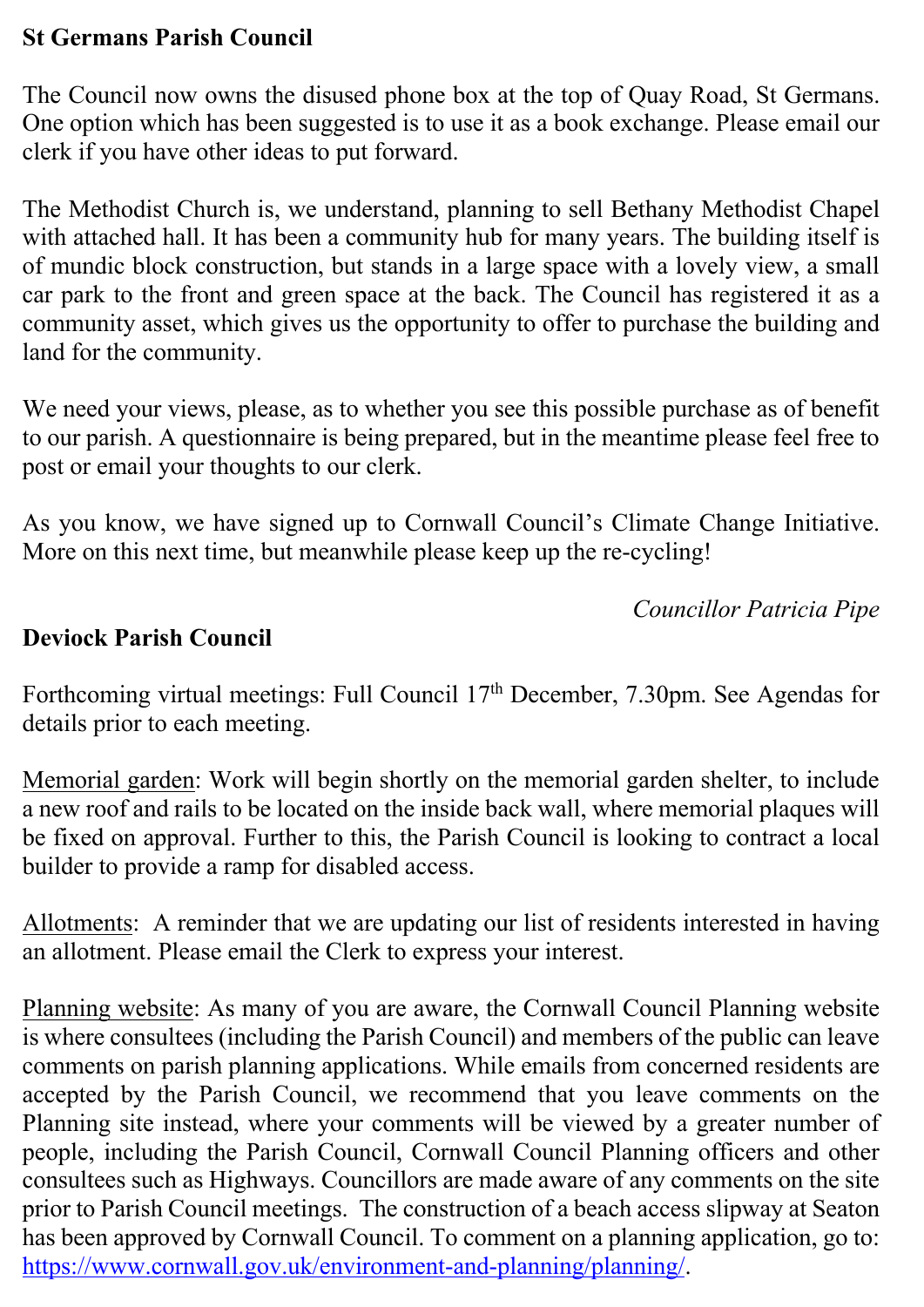Opening hours: As the Parish Office is remaining closed until further notice, please contact the Clerk via email if you have an enquiry (clerk.deviockpc@btinternet.com, Mon-Fri). See the website at: www.deviockparish.org.uk (where Agendas and Minutes are also available).

*Karen Pugh (Parish Clerk)*

### **Deviock Parish Council Loan Fund**

The Council provides interest-free loans (up to £1,000) to local organisations for specific projects (subject to terms and conditions). Please contact the Clerk or one of the Councillors if your organisation thinks it could benefit from this service.

## **Editorial**

It is a bumper edition this month. I was privately rather pleased that no contributors chose to mention Christmas in last month's edition. It makes it all the more special to save any celebration until the actual event rather than the long, drawn out marketing exercises pre-festival periods have tended to become in recent years. Whether religious or not, Christmas provides a time for families and friends to gather and feast. If we're allowed to do so more tangibly than of late, true company will be all the more poignant given the challenges we have all endured within the family of communities which the Nut Tree serves. May you all have a safe, happy and convivial celebration in the (let's hope!) proper company of those we love and cherish most, and a very happy New Year to you all. Nut Tree takes a break in January so we'll be back in February.

### **Community Thanks**

Richard, Kim and all the team at Downderry Stores extend heartfelt thanks to our AMAZING COMMUNITY for your continuous support and kindness throughout this pandemic. You have been so generous with "Cakes and Bakes and Makes" and volunteering and always comforting words of reassurance and kindness. We wish you all Best Wishes for Christmas and the New Year, whatever challenges it brings us. Richard and Kim would also like to say a HUGE THANK YOU to Jan, Sharon, Thea, Andy and Mark our Downderry Stores family. Stay safe, with love from us all.

Yvonne Byles would also like to pass on Christmas greetings & a grateful thanks to all the staff at Quay Lane Surgery St Germans for the way we are being cared for in this challenging time. We hear of folk in other areas who cannot get to see a GP or cannot get their usual medication etc. We are very fortunate indeed. Thank you, Yvonne B

### **St Germans and District Twinning Association**

'Un Joyeux Noël' to all our members. Let's raise our glasses to the anticipation that some time in the New Year we will be meeting again.

*Ed*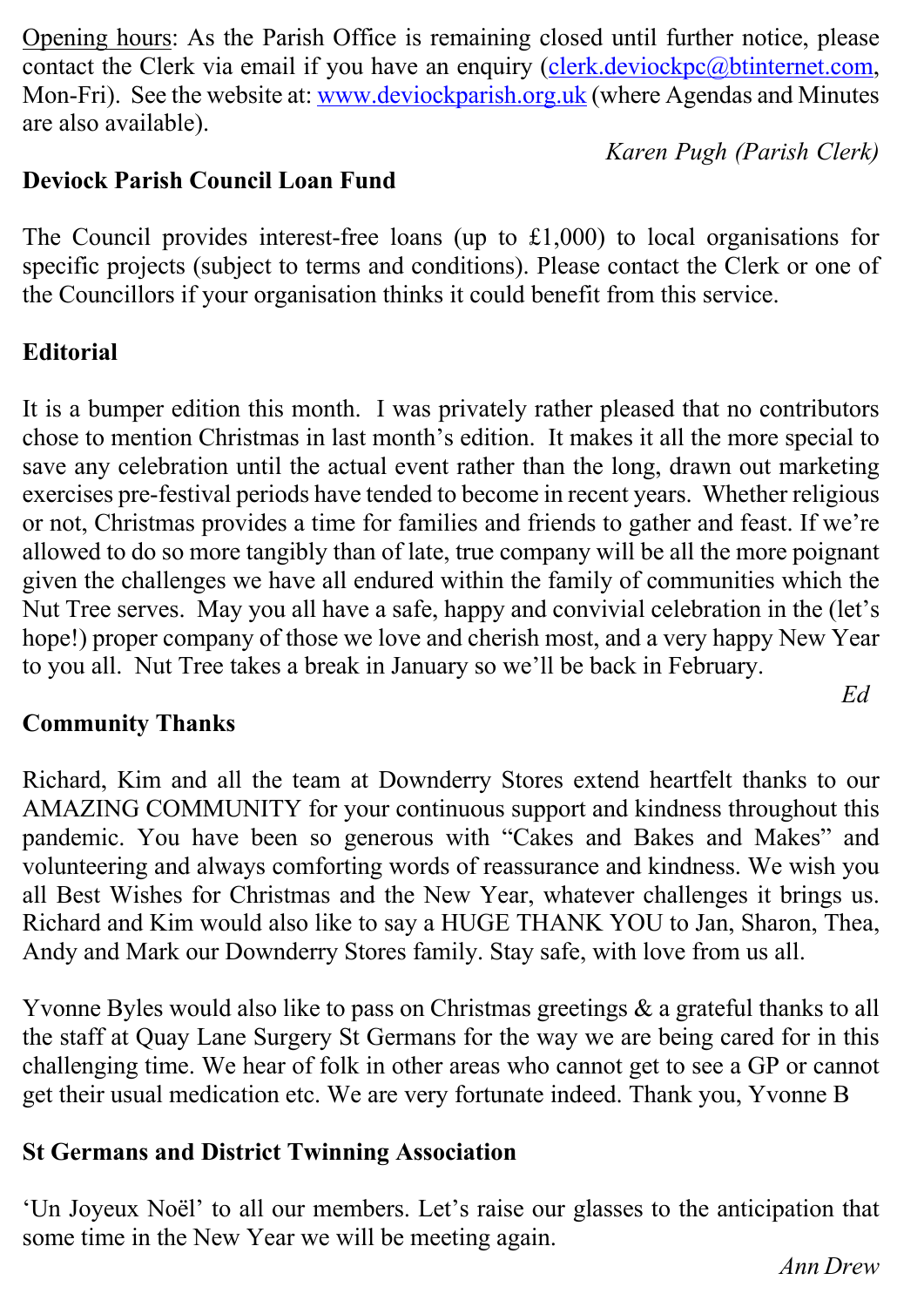#### **Quay Lane Surgery**

Looking back over the year it has certainly been a very difficult one for everybody. Now we are hearing about a vaccine for Covid - 19 which is wonderful news; a ray of hope as we go into winter, and 'a light at the end of the tunnel'. I think back to March when the Patient Participation Group (PPG) first offered support to the practice delivering medicine to shielding patients. Many of our members are vulnerable themselves and so there were just 5 of us initially! We realised we would need more volunteers and in a matter of days 30 other patients came forward. We were then asked to supervise entry and distancing at Quay Lane and even more patients came - some working both on the door and delivering prescriptions. It was an outstanding community response to help Quay Lane Surgery deliver care to patients safely throughout the crisis. I wish everyone a very Happy, Peaceful and Safe Christmas from us all in the PPG. *Claire Croft - PPG Chair quaylaneppg@gmail.com* 

### **Practice News**

A huge thank you goes to Sister Claire and HCA Helen for the amazing job they are doing to vaccinate our at risk patients against flu this year. They've had a great turn out so far with lots of positive feedback from patients. If you are aged 65 or over or aged 64 and under and fall into an 'at risk group' and have not yet been vaccinated against flu then please ring the surgery to book your appointment. We are still awaiting guidance from NHS England about offering vaccines to those aged  $50 - 64$  who are not in an at risk group so please don't contact the surgery. You may have also heard in the news that a COVID vaccination could be imminent - we are currently making plans with the East Cornwall Locality and will update you when we know more. Keep an eye on the Practice website or via Facebook for updated information.

We would like to welcome Marcia Henning to the team. She works for Healthy Cornwall as a Healthy Lifestyle Advisor and will be working at the surgery on a Thursday afternoon. She is able to advise patients on Weight management, Healthy eating, Physical activity and Stopping smoking. She is offering a combination of telephone and face to face appointments. We also have directly bookable appointments with Paul Sumner, Physiotherapist, Nicola Stephens, Clinical Pharmacist and Jess Hirons, Social Prescriber at the surgery, so there is no need to speak to the GP first.

The Portacabin has been a really positive purchase for the surgery! As well as being used to vaccinate our patients against flu we have now opened up one of the rooms daily as a medication collection point. The other room is being used as a clinical consultation room. So far it has proved really successful helping to reduce footfall in the surgery keeping it COVID safe for both patients and staff.

We are still experiencing a higher than average number of calls into the practice so please only contact us by telephone when it is necessary. You can contact the surgery via other means using E-Consult via the website www.quaylanesurgery.co.uk Patient Access or by email to quaylane.surgery@nhs.net I would like to take this opportunity to wish our patients a Happy Christmas and good health in the New Year from myself, the Doctors, Nurses and the whole team at Quay Lane Surgery. *Debbie Todd - Practice Manager*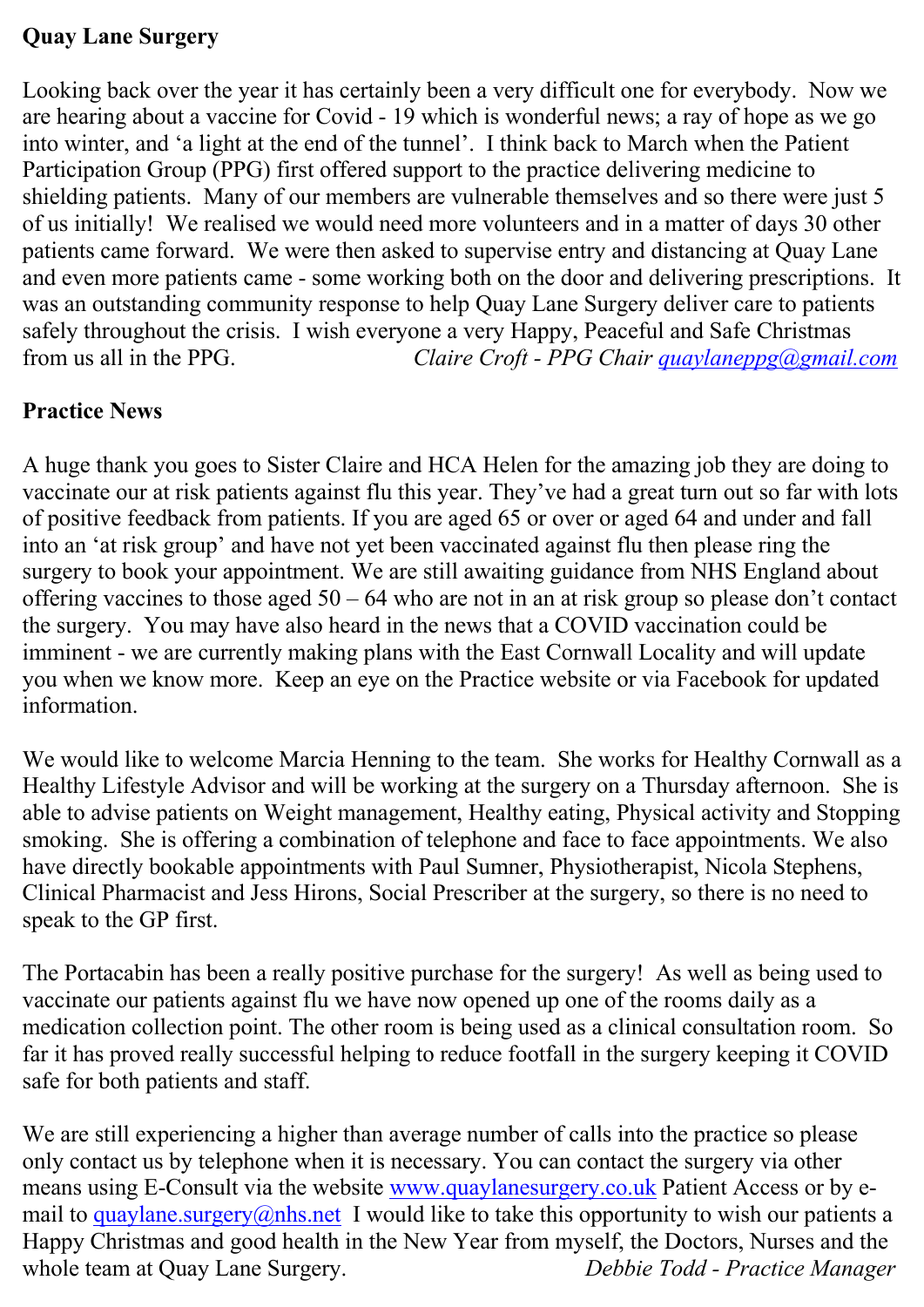### **From the churches.**

As I write this we are in lockdown and it is hard to know what will be possible when this Nut Tree is distributed and whether or not Church services will be able to resume once again. If they can, we plan to hold as many traditional Carol Services and Christmas communion services as we can – please look on our websites nearer the time. www.achurchnearyou.com and www.stgermansparishes.com

On a more optimistic note, provided that our local schools remain open, we have plans in place for Christingle! We will be distributing over 350 "Christingles in a Bag" to the schools within our Benefice at Antony, Downderry, St Germans and Crafthole preschool. This will allow children to make their Christingles at home and join in the Church of England and Children's Society's **online Christingle Service on 13 December**.

Regardless of whether restrictions are lifted or not, we are still holding services by Zoom every day of the week. If you would like to join one of these services, please email Revd Canon Lynn Parker at parker30@hotmail.com:

| Sunday 10:00 am | Mon $7:00 \text{ pm}$   |
|-----------------|-------------------------|
| Tues $10:00$ am | Thurs $7:00 \text{ pm}$ |
| Weds $10:00$ am | Sat $7:00 \text{ pm}$   |
| Fri 10:00 am    |                         |

### **Christmas is not cancelled, do not worry or fear, it's all about Lord Jesus, and he's already here.**

Have a safe and peaceful Christmas, and whether we are able to come together in church or not, let us hold each other in our hearts, and pray for an end to this dreadful pandemic.

*Revd Canon Lynn Parker,*

# **The Zone a Fresh Expression of The Methodist Church in Downderry The Chapel by the Sea**

We are sorry that we could not have our Communion Service and coffee mornings last month due to Government's Second Lockdown. Hopefully, if there are no more restrictions, we will be able to have a Communion Service on Sunday December 13<sup>th</sup> at 5pm. The coffee mornings we hope, would be able to start again on Friday December  $11^{th}$  at  $10am - 11.30am$ 

Both these events will probably have limited numbers, please phone Elsa Guilfoyle on 250118 for booking and information. We look forward to welcoming you all back.

*Elsa Guilfoyle*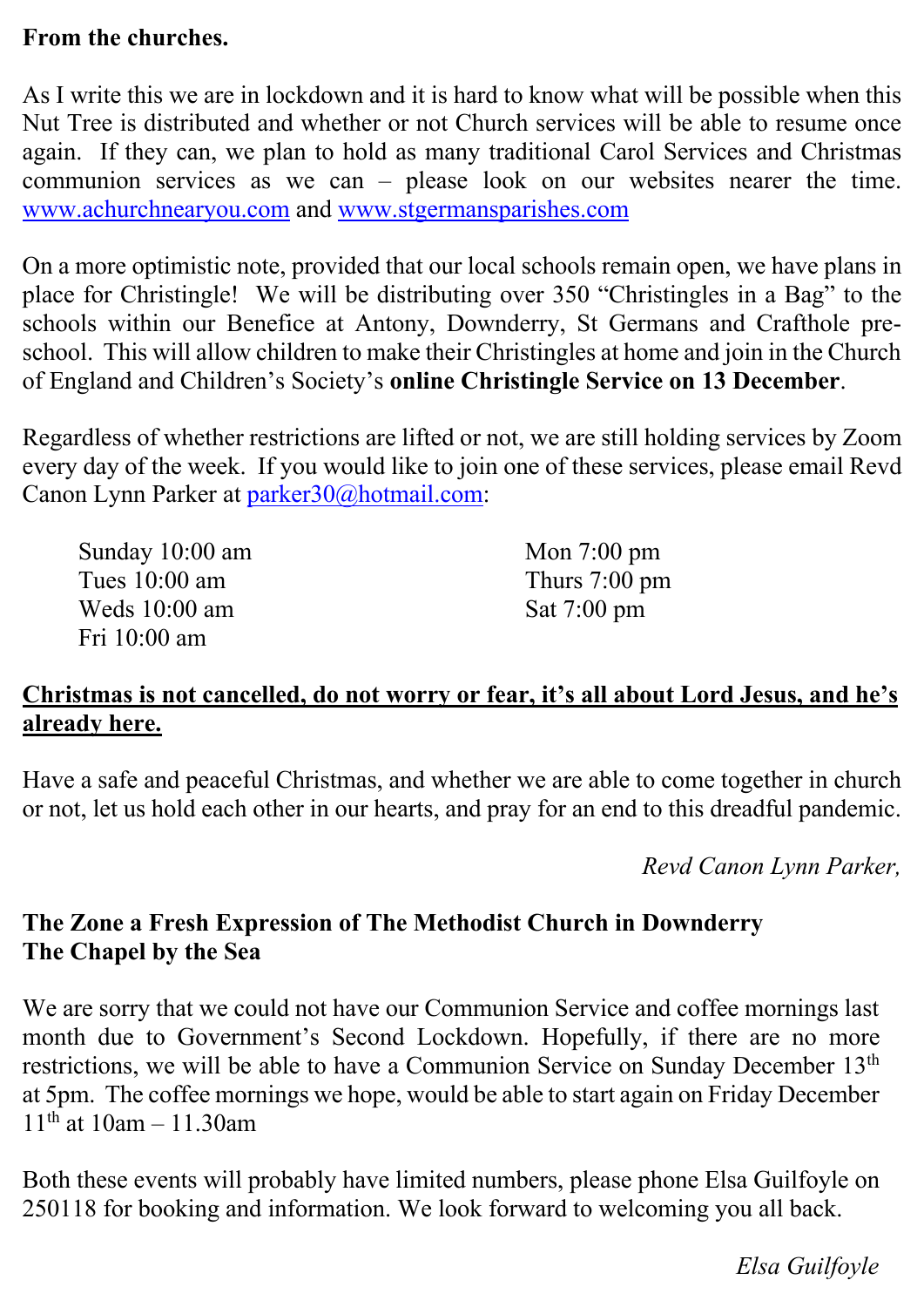### **Light up Downderry and Seaton**

Do you deck out the outside of your home with dazzling lights and decorations at Christmas? If you do, you could be in with a chance of winning an amazing Christmas Hamper. To enter send a photo, with your name and address to: downderryandseatonvillagehall@gmail.com. Competition runs from 1st to 18th December. The winner will be chosen by the Village Hall Management Committee.

### **St Nicolas CofE Primary School, Downderry**

It has been a pleasure to welcome all children back to school this term. Some children missed a lot of school and returned for the first time since March this September. Whilst children were away from school, parents did a fantastic job of becoming home teachers for which we are very grateful. This term, we have managed to fit in lots of outdoor adventures such as cycling the Drakes trail; mountain biking at Lanhydrock; climbing to the highest point in Cornwall; exploring the local parts of the South West coast path and orienteering around Mount Edgcumbe.

This month, due to the National lockdown, we have had to remain on site more however, we have taken part in lots of 'in-school' adventures such as outdoor cooking; using tools; climbing trees and building dens.

During the last few months, we have been blessed with the support of our local community. Hundred of pounds worth of food hampers have been paid for by donations and were prepared for us by Downderry Stores. This helped a huge amount of families during this difficult time. We are very grateful for your support.

We hope you managed to spot our Remembrance Day display at the front of the school this month? Children took part in a socially distanced service on the playground which included readings, prayers and a 2 minute silence. We hope that restrictions will be lifted so we can re-join the community at the War Memorial next year.

Finally, we hope you managed to spot our fireworks this year? We certainly lit up the lockdown! Many blessings,

*Head of School - Jake Imrie*

### **Downderry Community Bus**

Thank you everyone for leaving your annual donations for our bus, either in our shop or in my post box. The winners for the month of November 1st. No. 92 Danielle Bennett 2nd. No. 123 Sue Hough and 3rd. No.168 Steve Shepherd. Many thanks and stay safe.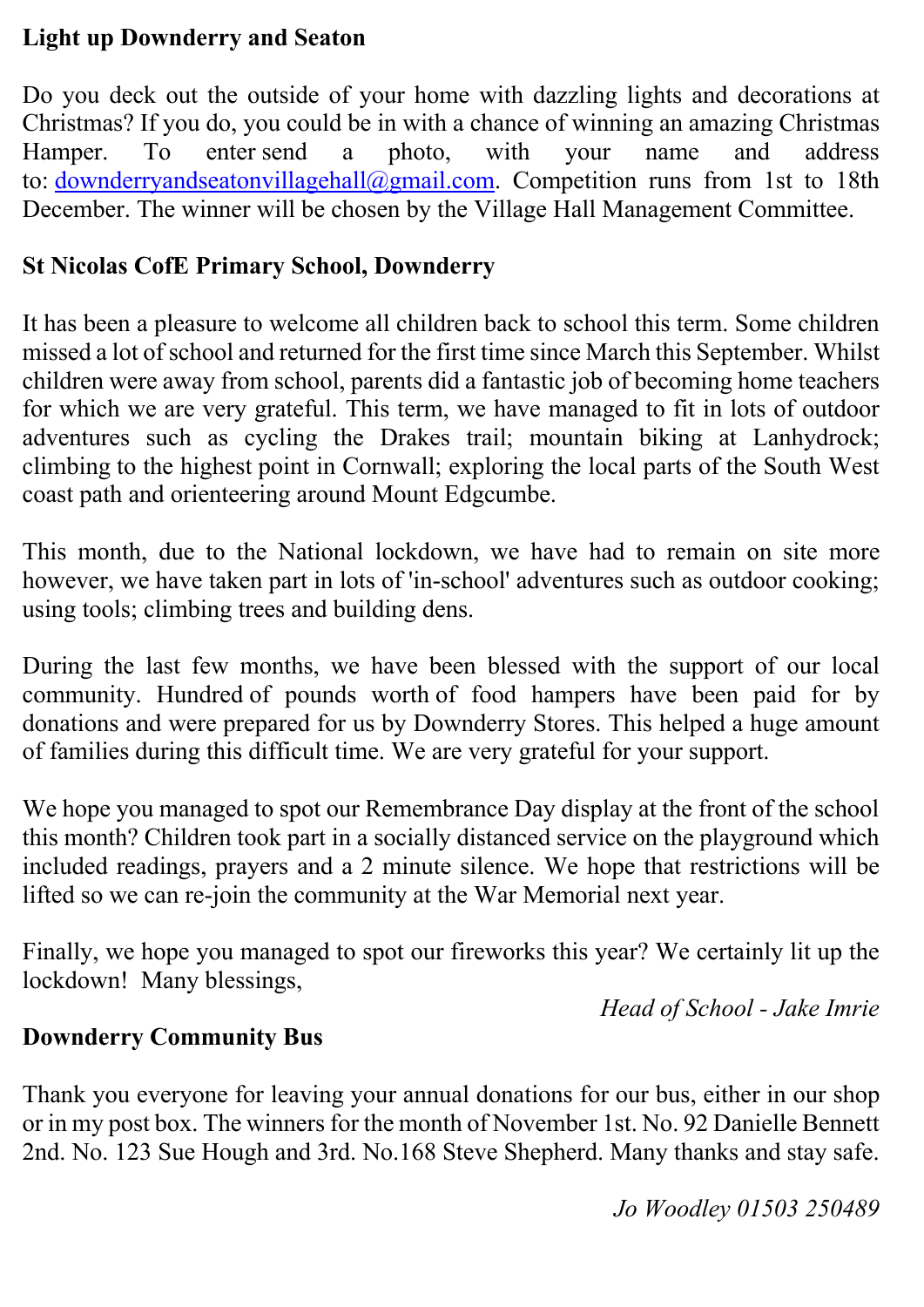#### **News from DaSRA - Downderry and Seaton Residents Association**

COVID-19 Good Neighbours' Group. At the start of the national Covid-19 lockdown in March, DASRA joined a partnership with Volunteer Cornwall and Neighbourhood Watch and established a Good Neighbours' Group in Downderry and Seaton, offering local residents practical and emotional support if needed during the Coronavirus pandemic. When the early restrictions eased, those who volunteered to join the Good Neighbours' Group agreed to stay on board so we were ready if there were further lockdowns. We want to stay flexible offering support if needs arise; who knows how long restrictions in any form will last, particuarly as we come up to Christmas. If you, or someone you know, feels in need of help, or just wants to talk, please do get in touch. 01503 250911/01503 250332. email info@dasra.co.uk Downderry Stores holds mail for us, so you could leave a note there.

Neighbourhood Watch (NW). Many of you may know that Jack London, our long serving Neighbourhood Watch co-ordinator, is returning to his native Midlands so the search is on for a local resident to take on the NW brief. This national organisation encourages and supports neighbours within a local area to come together to create safe, stronger and active communities and the local co-ordinator is the lead point of contact, actively involved in keeping neighbourhoods safe. If you would like to know more, please contact Laura Done, Chair of DaSRA at info@dasra.co.uk

Seaton Play Park. Children now visiting the Seaton Play Park will be having fun on the new play equipment recently installed as part of a staged improvement plan for this important community asset. All is not quite complete as Cornwall Council is currently monitoring the groundworks following the recent rain falls, and once that is resolved, Phase1 of the project will be done.

Many residents participated in a consultation organised by Cornwall Council in the summer of 2019, when residents shared their views on future improvements to the play area. These ideas were fed into the overall plan, which is now calling for additional equipment to conclude this important community play area.

A working group is being convened to raise funds to complete Phase 2 by adding more of the play items chosen by public consultation. The plan is to launch a digital-based, short-term (4-5 months) fundraising programme in early 2021 promoted through a dedicated Facebook page. We are appealing for volunteers to help with this Appeal one area of expertise needed is to manage the Facebook page but we'd love to hear from anyone who would like to get involved in this community-led ambition for a high standard Play Park to benefit the health and wellbeing of our local children. If you would like to help please contact Laura Done, DaSRA: 01503 250911; email info@dasra.co.uk: James Millidge. 07968 008770: John Croft 07718 482777 email croft00@btinternet.com

*Laura Done*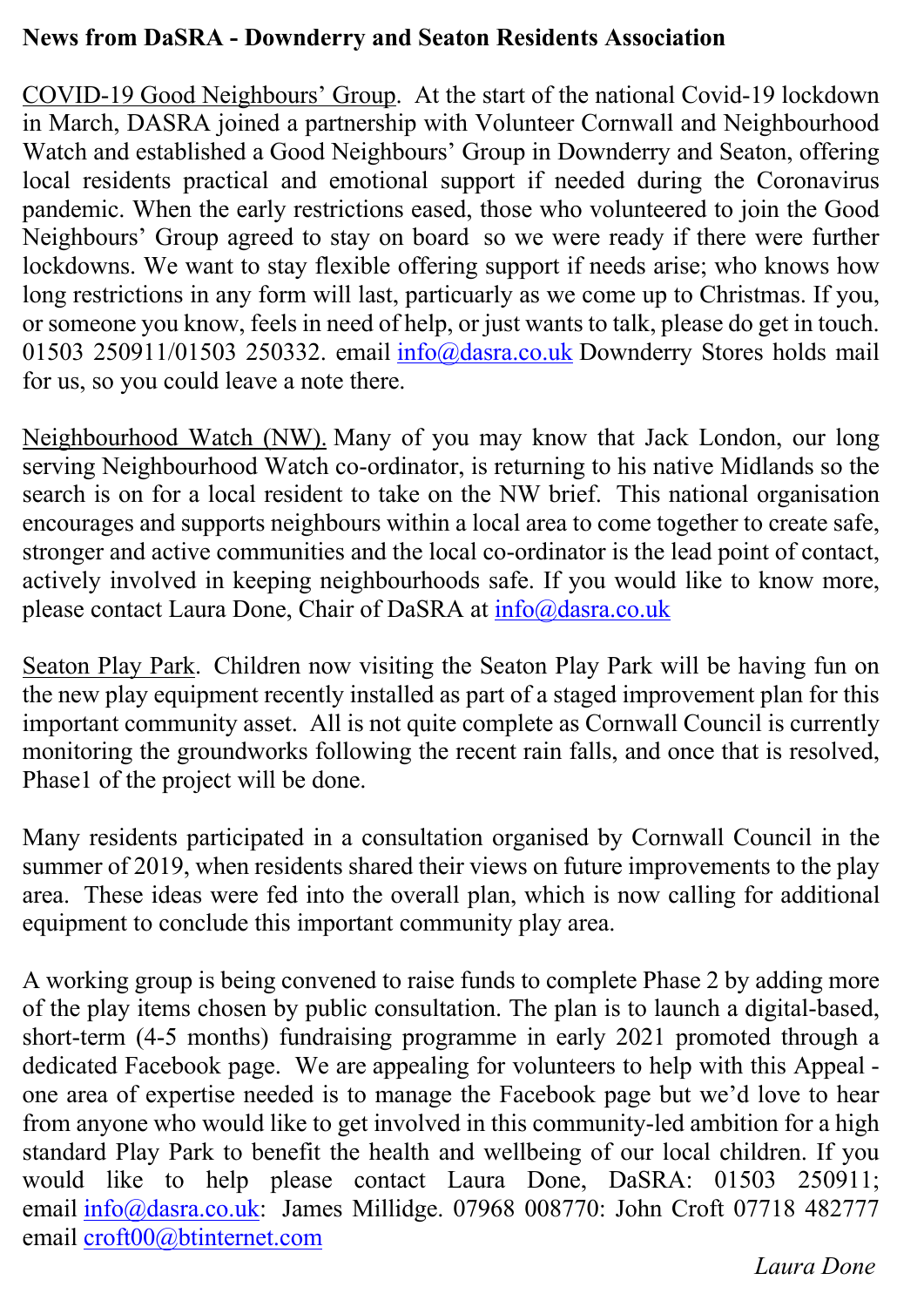### **Downderry and Seaton Village Hall**

Reopening the Main Hall - Due to the current COVID-19 restrictions, it is with much regret that we may now not be able to reopen the Main Hall in early December. Once dates for the Deep Clean and Maintenance work, which we were hoping would be done in November, have been completed, we will be arranging some events. Please note these events will be different to our normal events, as they must be COVID-19 Secure. So, keep checking our Facebook Group, notice boards around the villages and our website (www.downderryandseatonvillagehall.co.uk) for details. Via our website, you can also subscribe to receive the latest news delivered to your email box.

AGM - We are hoping to hold our Annual General Meeting on Friday 26th February 2021 at 7.30pm, however, the format is yet to be finalised as it will depend on the COVID-19 restrictions at the time. The AGM Agenda and details of the meeting will be on display in the window by the Village Hall Main Door and Snooker Room, our website and local notices boards on Friday 12th February 2021. Election of the Village Hall Committee - Village Hall members are invited to:

1: a) Propose changes to the Rules. b) Stand, or nominate another member to stand for election as either the President, a Vice-President, Chair, Treasurer, Secretary or a Committee Member at the 2021 AGM. Every candidate and nominee must provide their name, full contact details and the position for which they are standing by email or letter. In respect of nominations, except for a Vice-President, a letter is required, signed by both the nominator and the nominee. For Vice-President nominations, a letter is required stating the reason for the nomination(s) and signed by the nominator only.

2: All proposals and candidates' names will be published in the AGM agenda.

3: The deadline for receipt of all proposals and candidates' details is at noon on Tuesday 29th January 2021, at the latest.

Letters should be addressed to the Secretary and posted in the Hall's mailbox by the front entrance. Our website is at downderryandseatonvillagehall.co.uk - Email: downderryandseatonvillagehall@gmail.com.

*Mandy Smith*

### **St Germans & District Garden Club**

We wish all our members a Happy Christmas and here's hoping you will be able to spend it with your families. We look forward with anticipation to a better New Year and the hope that we will soon be able to meet up again and resume our meetings.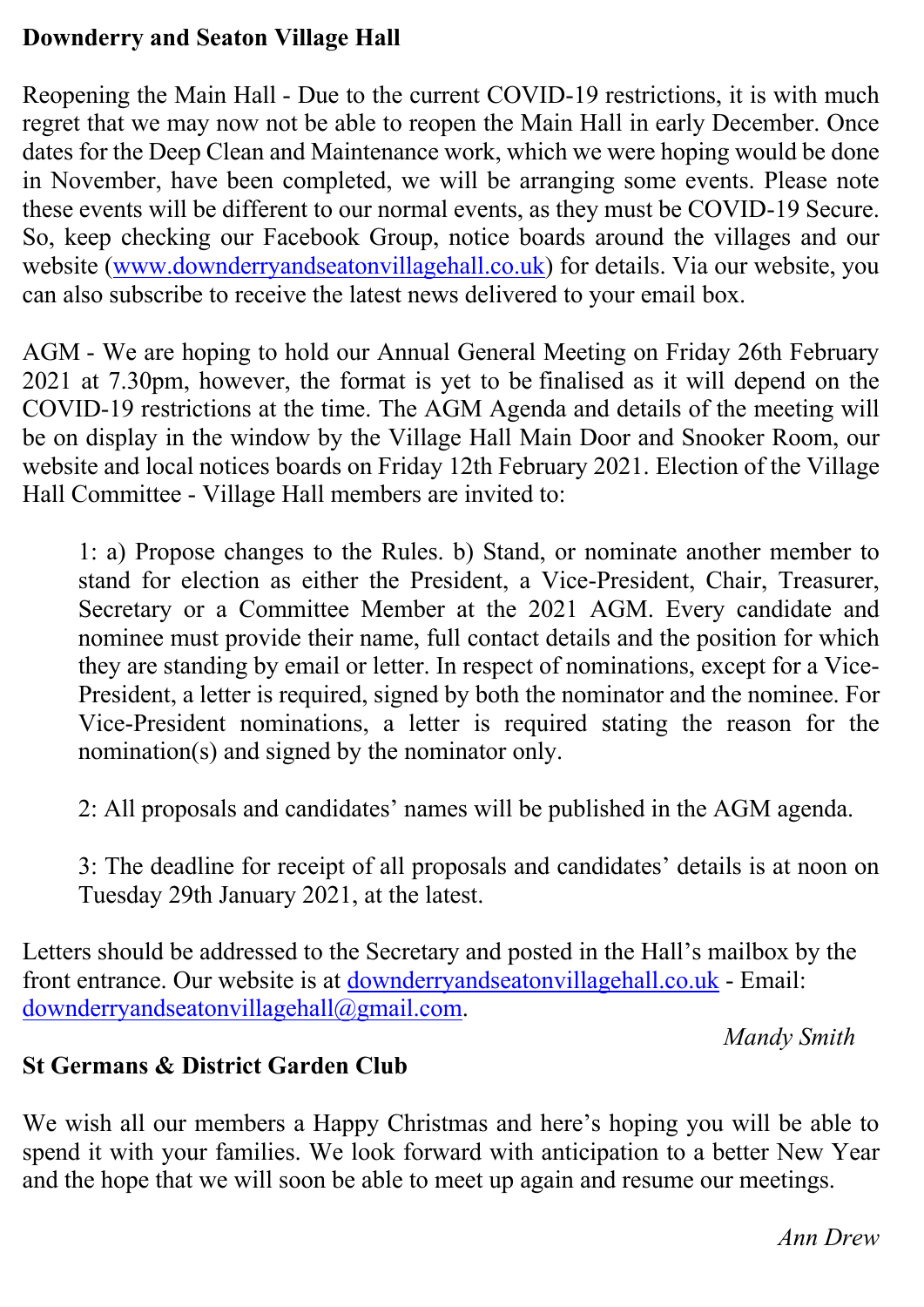### **St Germans Thursday Club**

Hello again! Amazing that a whole month has gone by since I last wrote, and that the year's end - Christmas and New Year are just a few weeks away. We hope that everyone in and out the village, members of the Thursday Club, and their families, friends and neighbours - however far-flung will have a comfortable, heart-warming and healthy holiday season.

Results of our researches into days gone by will be shared in 2021, maybe in a group meeting? Do keep sending, phoning or dropping off any memories and facts of the past of our parish, and items from previous village newsletters, or newspapers, or books. I've been playing "guess the date" with old clippings and letters.

Keep in touch - phone our Chairperson, Jean Mills (01503-230324), or leave me a note at Merryweather Cottage (just along from St Germans shop).

*Sue Cousins (230106)*

#### **Simple ways to save the planet – December 2020.**

What a year this has been! As 2020 draws to a close I find myself rounding up the year's events and considering where the environment stands in it all. Forest fires, floods and the plague have made 2020 feel like a chapter from the Old Testament. However there have been positives among the chaos; more of us have been walking and connecting with wildlife. More of us have been growing our own food. Flying has taken a much needed nosedive, albeit possibly temporarily until a vaccine is developed. For my part I have been immersed in the question of environmental growth, most recently contemplating how we can reinstate the keystone species our landscapes so desperately need to counterbalance the frenzy of house building. Keystone species are animals that can have a marked positive benefit on the environment, and one that has rightly been hitting the news recently is the beaver.

Beavers are amazing because they create water and, alongside clean air, water is the fundamental essence of life; from water grows algae, which provides food for insects, which feed amphibians, bats and birds, which feed larger predators. The other advantage of creating ponds and wetlands from streams is that they offer somewhere for the rain to go, slowing down peak flow and reducing flooding downstream. There are carbon benefits too, but explaining them may be beyond the word count of this article! Our woodland valleys are perfect for beavers. There are of course some conflicts; there may be fields where cultivation goes right to the river bank, and beavers do enjoy munching vegetation. A good way around this would be for all farmers to be paid to leave a 20m buffer strip around waterways. This would reduce any chemical run off going into our rivers, so would be a win win all round. At the moment the reintroduction of beavers is beset with paperwork, but I for one am hopeful that 2021 may be the year that we start to see these amazing animals doing their magic in a waterway in our locality. *Lizzy Stroud*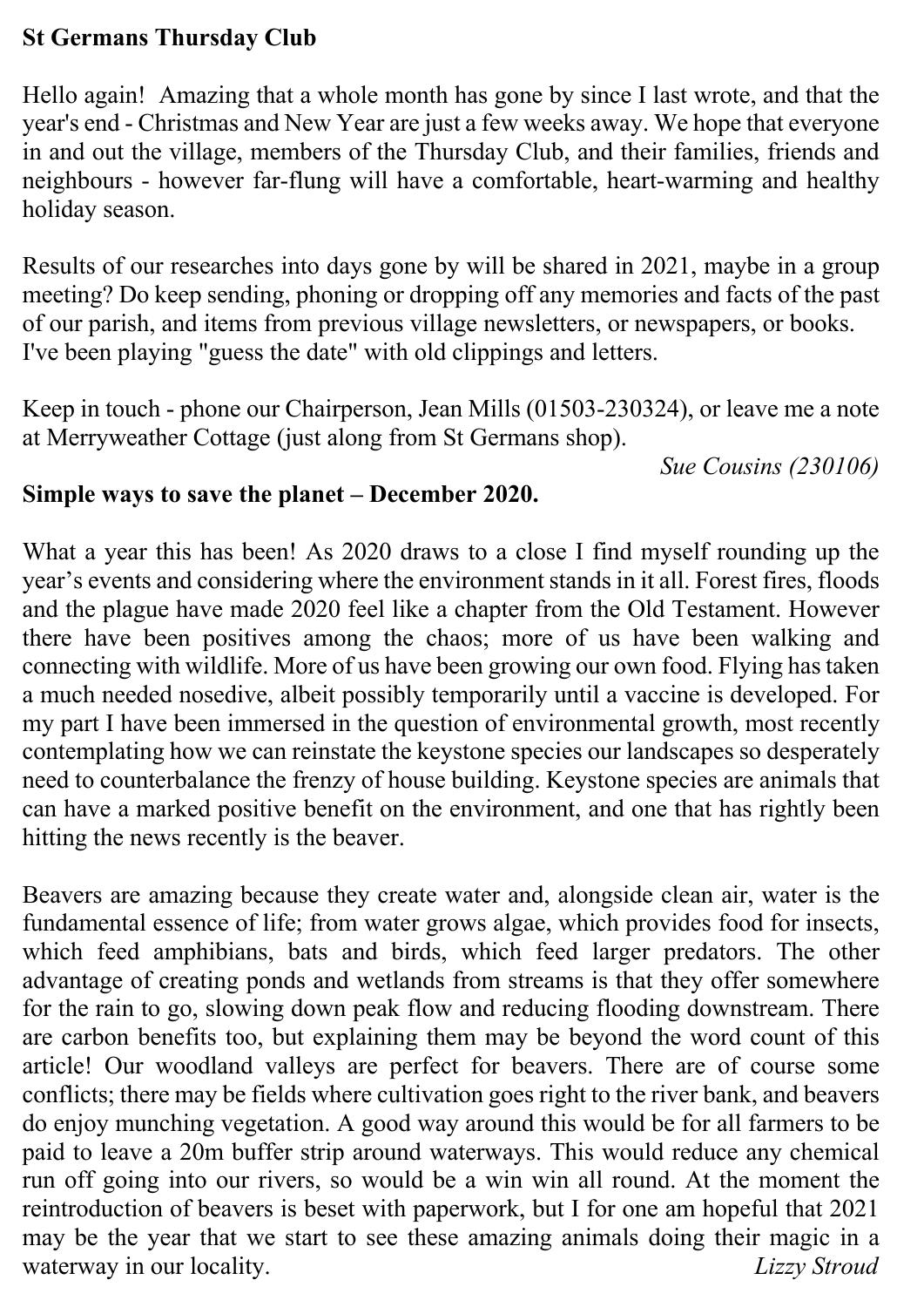#### **Hessenford News**

You will probably be reading this a day or two before our second lockdown ends. Hopefully you've been able to 'put up with' being generally stuck inside, and that none of your family and/or friends have become Covid-positive, and those of you who've had birthdays in the interim were able to enjoy them. Lovely to see a lot of you around the War Memorial on the 11th. Thank you to those who tidied up the area in advance of the occasion. Maybe we can form a little group of willing volunteers to regularly keep this area looking spick and span. Thought that 'the nurse' & her poppies looked good too, with the cross in memory of Sam Bassett. DM has the design of the Tideford poppies and was wondering if a group of interested people would like to get together sometime to make some for next year.

I know at least a couple of things have been put on hold, but hopefully we'll be able to join up for a chat & a coffee on Saturday, 12th December from 10am - 12noon; and hopefully there'll be a wedding in St Anne's. Things that did happen were The World's Biggest Coffee Morning for Macmillan that raised the excellent sum of £236.77, which paid for a Macmillan Support Worker for two days, helping people living with cancer receive the support they need. Another event that took place was 'Wear It Pink' for Breast Cancer which has so far raised about £860, with a little more still to come, an absolutely fantastic sum. So a HUGE THANK YOU to everyone who donated, bid & bought. A personal challenge was also undertaken by myself for 11/11 and The Royal British Legion. RBL asked you to choose your own challenge & I chose to walk the equivalent of the 3 Peaks (23 miles), which I did over five days. Many of you followed my walks on Strava/Facebook. On my fifth walk to Downderry & back I met the lovely couple from Mount Brioni who gave me a donation of £20 – I don't know my exact total to date but I'm sure whatever it is RBL will be very grateful.

Watch this space for a December/January fundraiser for St Luke's Hospice - some of it related to Art. Also look out for the Art Group's Christmas Cards raising funds for the Institute. I hope you've been filling up your Children's Society/Children's Hospice South-West candle collecting boxes ready to hand them in by Christmas Eve. Margaret & I look forward to counting up the pennies - I've received one back so far with a grand sum inside.

A few of us (six households) have been suffering with no t'internet for SIXTEEN DAYS to date. I don't know if anyone has a direct line to Openreach. It apparently took NINE DAYS for the necessary Tree Work to be put on someone's job sheet!! Quite ridiculous in my opinion. I'm due another 'update' in two days time, hopefully this will be more positive. Maybe our local councillors can put pressure on BT as this vital service is so important to those of us in rural communities?

It's lovely to be able to welcome some more people to the village, although we don't know all their names yet. Hessenford Farmhouse, Pineview Cottage, and across the road No's. 2 & 5 St Anne's View (all on the main road thru') have all been sold but we're not sure exactly who to; however we can welcome Seth & Assumpta to 6 West End Cottage & hope they'll enjoy their sojourn in the village (they have an absolutely beautiful ginger cat).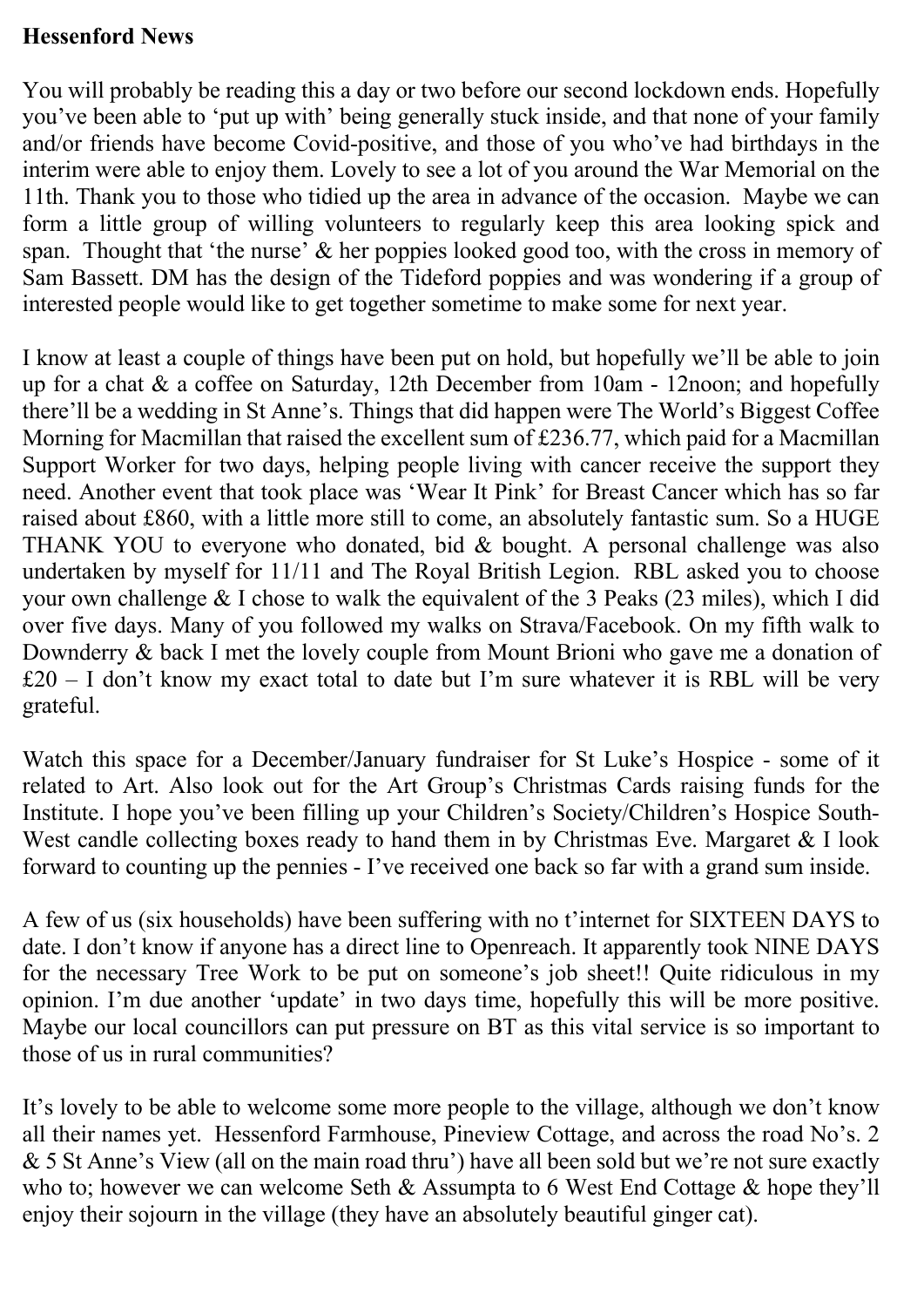I came across an article today, before I started writing this in which Elizabeth Day wanted to introduce a new 'Word of the Year' to sum up 2020 - angrious - essentially a mixture of the two emotions angry & anxious. She says: "Being angrious is, essentially, a sort of impotence. We have all these feelings and nowhere to put them. But naming a problem is the first step in solving it". Perhaps we can find some comfort in solidarity. What do you think? Hope to see you all again soon in a social setting. Take care, stay safe.

*Fran Moore*

### **Downderry and Seaton Women's Institute**

We've grown again! We welcome Sue from Seaton to our WI as another new member and hope that she will make many new friends in her new home. This month we took the plunge into extended technology and offered members the chance to see a cookery demonstration by Ann Dollard and Pat Paxton. Now I am no cook, but I think I could do the two cakes and spiced nuts they demonstrated. I will have a go anyway! We are hoping to hone our skills for this type of activity and so we are inviting members to attend a "Christmas Table Decoration demonstration" on Tuesday 8<sup>th</sup> December at 2.00 p.m. This is a member's only event as the WI are supplying all the kit for it in advance.

Our Christmas "Not in the pub" evening on  $18<sup>th</sup>$  December will be a seasonal event. Get your Christmas jumpers, Christmas hats on and we will supply the games and bingo. It will be a scream! Bingo cards will be delivered with the table decoration kits sometime after 3rd December.

The Book club have chosen some seasonal themed books for their meeting on  $22<sup>nd</sup>$  December at 7.30 p.m. and if you want to know more about that, contact Pat Paxton at the email address below.

If you are interested in talking to me about the WI please phone 01503250322. Or drop an email to Downderry-and-Seaton-wi@googlegroups.com

*Maura Swabey*

## **Tamar Valley Logo Hunt**

Have you seen these logos on an interpretation board near you? If so, please get in touch!



This summer, the Tamar Valley celebrated 25 years since designation as an Area of Outstanding Natural Beauty.

Over that time, many projects and initiatives to conserve and enhance natural beauty (including wildlife, geology and landscape features, archaeology and architecture) have taken place in the area. To provide information, a number of interpretation boards have been erected over the years at certain locations throughout the Valley.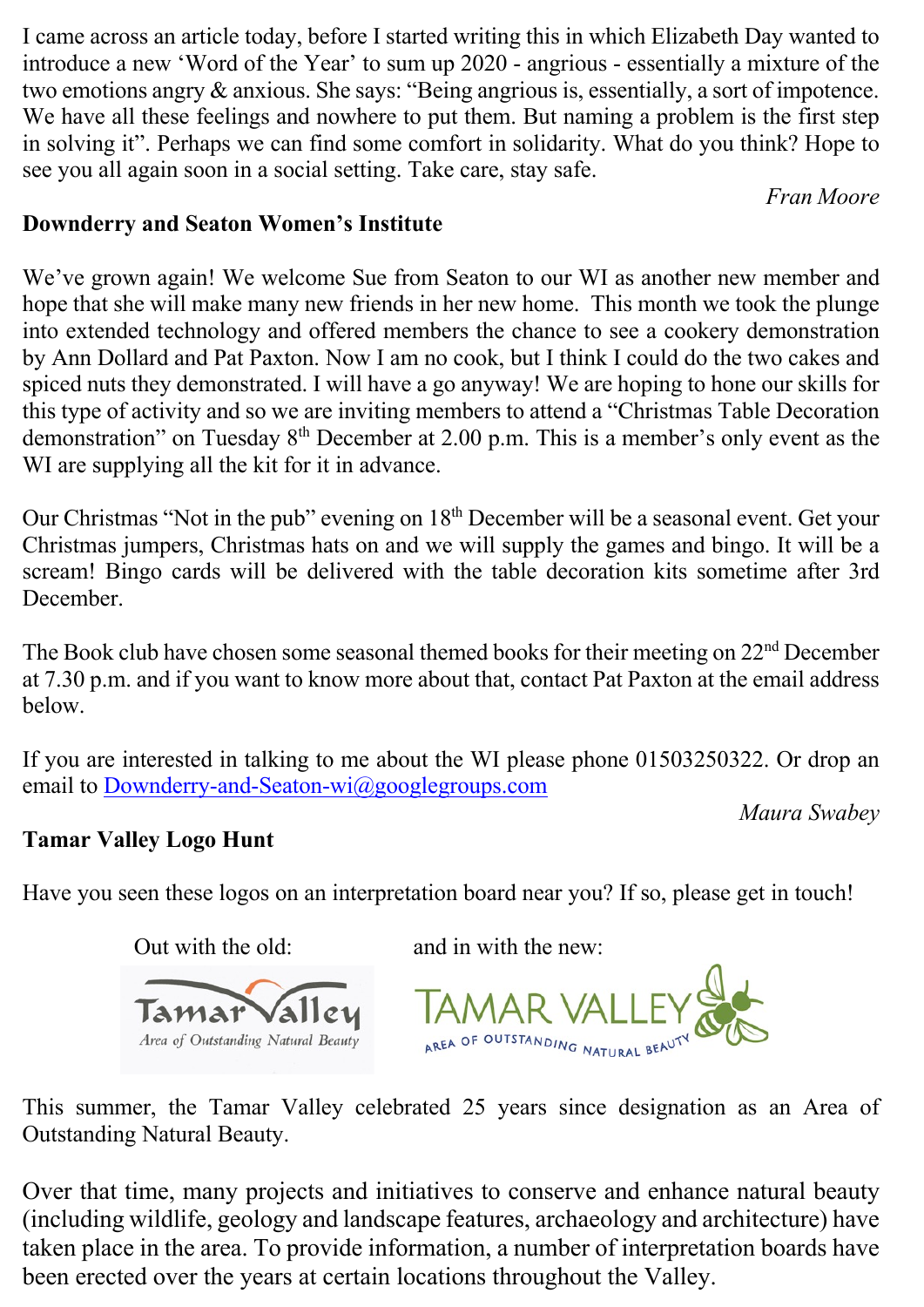Unfortunately, many of these boards are looking tired now and some contain information that is very out of date. With the introduction of a new brand for the Tamar Valley AONB, it seems timely to take stock of everything that's out there, to start scheduling updates of the panels or replacing them entirely if they are no longer fit for purpose.

… and this is where we'd love your help! During your daily exercise, if you pass an information board that contains one of our old logos, please could you note where it is, what information it contains and provide a brief description of the condition of the board? A simple survey form is available by emailing Charlotte at cdancer@tamarvalley.org.uk

*Charlotte Dancer*

# **St Germans & Area Public Transport Group**

Annual Meeting: We missed our annual meeting this year - BUT we are planning an open committee meeting by Zoom in December. If you'd like to join us let me know  $(01503 230106$  or a.cousins  $345$  (a) btinternet.com)

Buses: National Express coaches were running through Tideford from July for a while, but there are no coaches at all through Cornwall at present. From early December two coaches are scheduled to operate daily from Plymouth to London & return and two coaches daily to Birmingham & return, but there are no coaches scheduled to operate to and from any destination in Cornwall at any date in the future. However, the Stagecoach Falcon Coach Service is not only back to full service but it has been slightly increased. Currently 20 coaches are scheduled to run daily from Plymouth Coach Station departing between 01.00 & 23.00 to Bristol Airport & City Centre and the same number departing Bristol City Centre between 01.30 & 23.30 to the Airport & Plymouth. National Express Coach Services are important to local passengers travelling on a budget, who may not have a car, and cannot afford train fares but need to visit relatives. Let us know if you have been a regular user of National Express, as we plan to support calls for the restoration of the service through Cornwall.

Trains: Don't forget there will be a new timetable from 13<sup>th</sup> December. There will be a few additional weekday trains (eastwards at 1027 and 1628; westwards at 1402 and 1722), and a few changed times, including many slightly earlier departures on Saturdays and Sundays.

I reported last month that various services would be affected by track renewal work. Here are the details we have heard about:

PLEASE NOTE: the changes detailed below for main line West Cornwall services (December 5 to December 10) will mean that various St Germans services will not be running, and some timings are different - you should check carefully before travelling. The main changes are on the weekdays.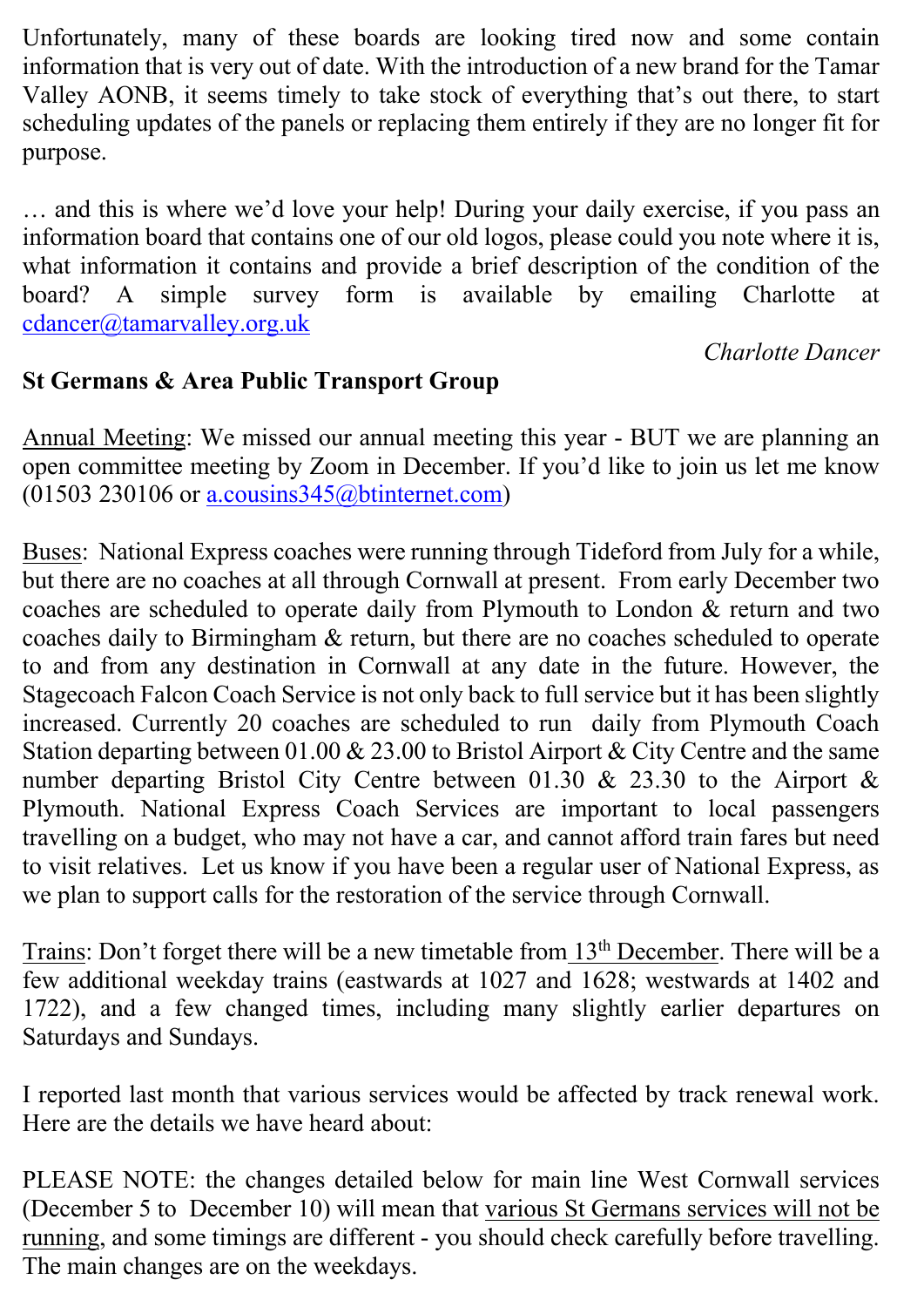West Cornwall track renewals, Saturday 5 to Thursday 10 Dec 2020 inclusive On Saturday 5 and Sunday 6 December:

• The line between St Erth and Penzance will be temporarily closed.

• Trains will continue to run from St Erth towards Plymouth although times will be different to normal.

• Replacement buses will run between St Erth and Penzance. Buses will be timed to connect with trains.

From Monday 7 to Thursday 10 Dec:

• The lines from Truro to Penzance and St Erth to St Ives will be temporarily closed.

• Replacement buses will be timed to connect with trains at Truro.

• Trains between Truro and Falmouth Docks will run up to 10 minutes earlier than normal.

Replacement buses will run between:

• Truro - St Erth - Penzance (hourly)

• Truro - Penzance (stopping at all stations, hourly)

• St Erth - Lelant\* - Carbis Bay - St Ives (every 30 mins)

\* Hourly. One bus a day also calls at Lelant Saltings

Find out more at GWR.com/WestCornwall

St Ives Bay line, Sunday 13, 20 Dec 2020; & Monday 4 Jan to Sunday 7 Feb. 2021:

• The St Ives Bay line will be temporarily closed to trains.

• Replacement buses will run between St Erth and St Ives.

• Buses will be timed to connect with trains at St Erth.

Replacement buses will run between:

• St Erth - Carbis Bay - St Ives (25 minutes journey time, buses run every 30 minutes)

• One bus each hour in each direction will stop additionally at Lelant.

• One bus a day in each direction will stop additionally at Lelant Saltings. Connecting onto trains at St Erth

• Buses to/from St Ives will be timed to connect with trains at St Erth. You may need to travel earlier than normal in order maintain the same train connection.

• A normal service will run on the main line between Plymouth and Penzance.

• St Ives Bay line trains that normally start/terminate at Penzance will not run. Find out more at GWR.com/StIves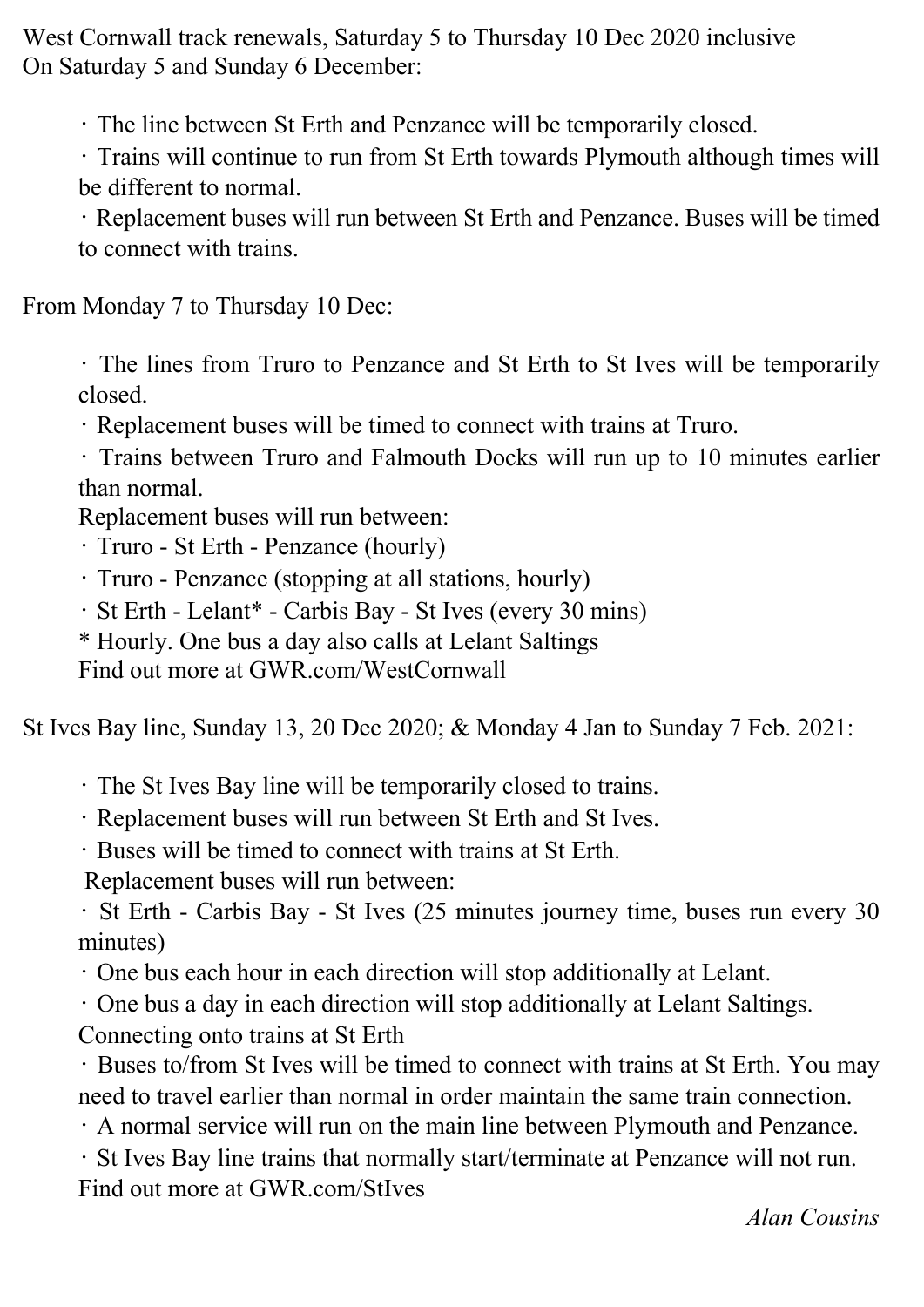# **Cornwall Libraries - Click and Collect!**

Contact the Cornwall Libraries at 0300-1234-111, and ask for the person or branch you want, or to renew your books.

This morning we had our monthly visit from the Mobile Library.

Like all the Cornwall Library branches, it works by click and collect.

There were 5 books for me that I'd ordered back in October, early November. Also the librarian selected two mystery books in large print. Easy on the eyes. At this time browsing the shelves is not done, or in some branches very restricted. All books returned are left for 3 days before the librarians process them. Careful handling and minimal contact, distanced and with masks, keeps us all safe.

So, with these 7 books, and a big book of Muriel Spark short stories (borrowed in October), I am a very happy library user.

To renew books and check on dates due, login to your library account www.capitaldiscovery.co.uk/cornwall/login and type in your membership number.

Browse the catalogue at https://capitaldiscovery.co.uk/cornwall

You can search by keyword - title, author, subject. A list drops down - so many items that you can sort in different ways A-Z by title, or by author, or by date published (either oldest or newest first). Select a book and click on Check Availability. Details of the book will appear - number of pages, a few lines about it. When you want to reserve it, click Reserve. If you haven't logged in to your account as above, you can now enter your borrower number and choose the branch you want to collect your item from a drop-down list.

For the Mobile Library, you can order by email at mobile@cornwall.gov.uk or by phoning 07837 – 815942 (East Area). Anyone who doesn't have a library card can join at the Mobile Library, (next visit 15th Dec. see Rita's Rota).

Please do support our very exciting, superbly well-stocked Cornwall Libraries. Thank you Cornwall Libraries and with thanks to all our librarians!

I shall be even happier when we can share our libraries with Scrabble groups, Knit and Natter, Book Groups and Writing Groups. Oh and Children's sing-alongs, ...and did I mention skits and story-telling? ..... Did I say Lego? Chess? Colouring groups....

PS A book recommendation: The Giver of Stars by Jo Jo Moyes - Cornwall has several hbk and pbk copies, a book-group set of 12, a CD, an ebook, a Large Print copy......It's a great read. Or to get your very own copy, why not try Click and Collect from our very own local bookshops in Liskeard and Saltash?! Would make a very good Christmas present, and if you have a free read of it first from the library, you'll know who might like it. **Sue Cousins (01503-230106)**